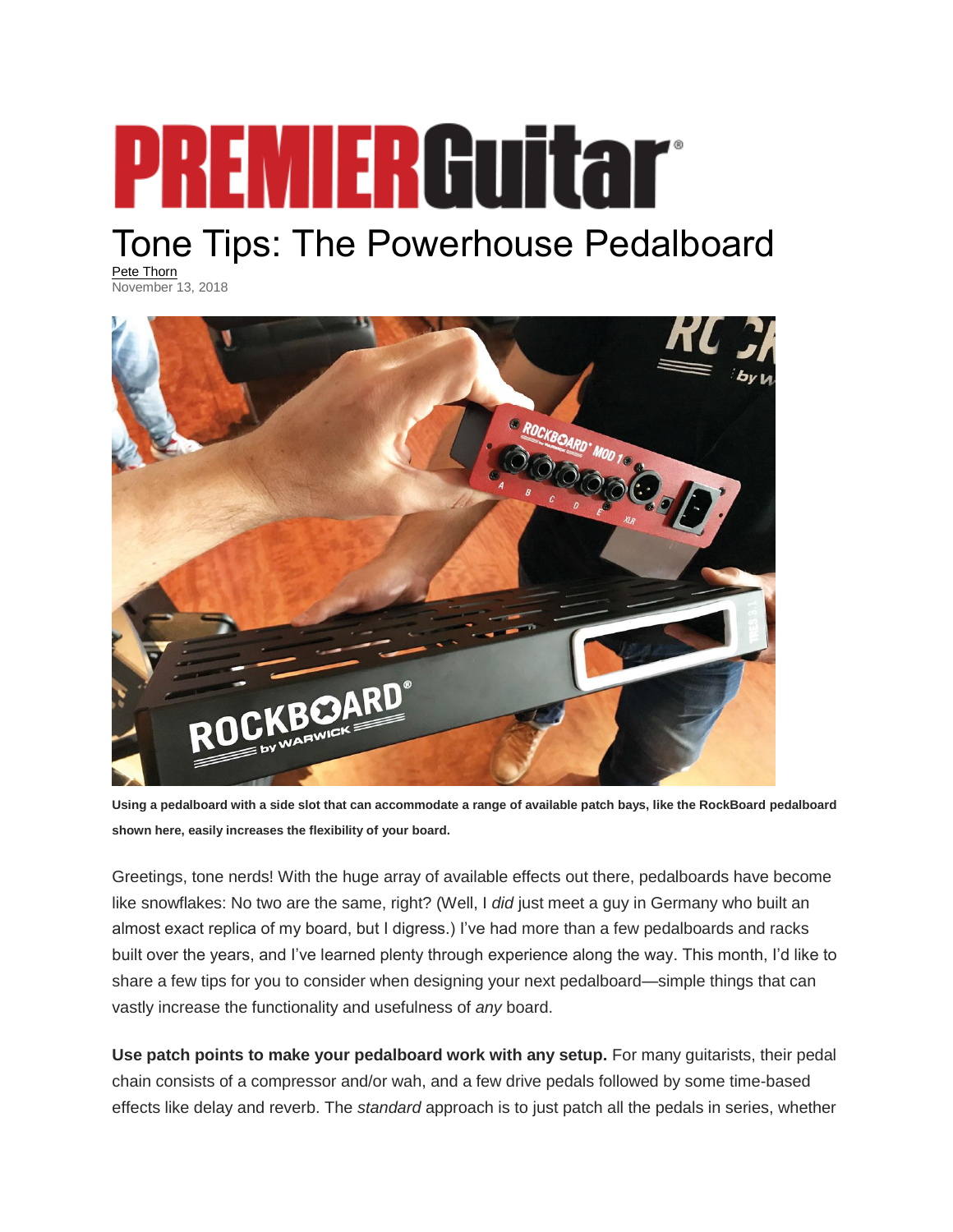you're using some sort of loop switcher or not. But, consider this: Run the output of your last drive pedal to a 1/4" jack on the side of your board, and the input to your first time-based effect to a 1/4" jack as well. If you want to run all pedals in series into the front of an amp, you can simply plug a patch cable into the two 1/4" jacks, and voilà, everything is in series.

You could also easily access and utilize an amp's effects loop by running the last drive pedal out to the front of the amp, and the send from the amp's loop to the first time-based effect's input. By having the jacks right on the side of the pedalboard, you've created simple patch points that increase the flexibility of your pedalboard and enable you to use it in different setups. And if you're using a loop switcher and/or MIDI-controllable effects pedals, it's easy to create and name separate presets such as "everything in front" of a clean amp, or more of a "four-cable method" setup with time-based effects in an amp's effects loop.

## If you need to travel light, you could leave your amp behind and take *just* your pedalboard to gigs and sessions.

**Integrate a multi-effect pedal that features amp modeling.** Line 6 recently released the HX Stomp, a multi-effect pedal that is quite small when you consider its full amp-modeling capability. The Zoom G3Xn and Mooer GE200 are other multi-effect pedal options that do amp modeling as well. A unit like one of these can certainly serve as a great jack-of-all-trades effect pedal, but if your amp develops a problem on a gig, you can also use an amp/cab model and run right into the PA! If you need to travel light, you could leave your amp behind and take *just* your pedalboard to gigs and sessions. It goes without saying that a small pedal offering both amp-modeling and effects will help make your pedalboard incredibly versatile and powerful.

**Incorporate a MIDI A/B/Y box to make switching easier.** RJM Music makes a unique A/B/Y box called the Y-Not. What makes it special is that it's MIDI switchable, so you can control it from a MIDI controller or a MIDI pedalboard loop switcher. When you incorporate a unit like this into your pedalboard, you open up a world of possibilities. You could A/B between two amps, or use your pedalboard with both your electric rig and your acoustic rig. I had one mounted on the underside of my pedalboard with the input and A/B outs terminating on the side of my board (see my earlier tip), so it was easy to patch into it when I needed it. The Y-Not also features ground-lift and phasereverse switches for output B—which made it work issue free with almost anything—and has a highquality buffer so you can drive long cable lengths with no tone loss. My Musicom Lab MK-V pedalboard loop switcher, which is on my current board, has this functionality built in as well. It's another good option if you're putting together a new pedalboard and like the functionality of being able to A/B a pair of amps and/or play both acoustic and electric.